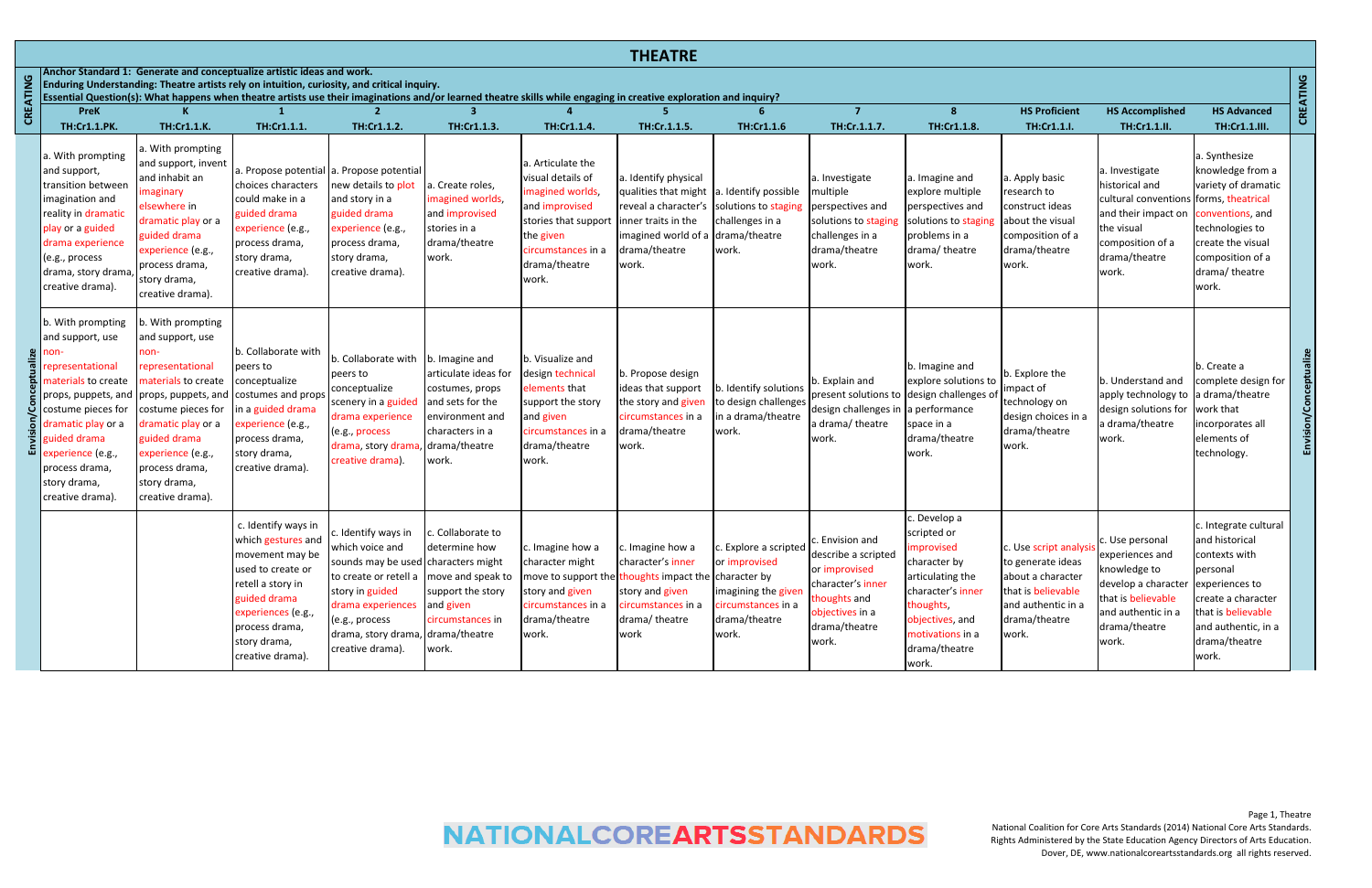| ATING |                                                                                                                                                                                                                    | menor blandard 2. Organize and develop artistic ideas and work.                                                                                                                    | Essential Question(s): How, when, and why do theatre artists' choices change?                                                                                              | Enduring Understanding: Theatre artists work to discover different ways of communicating meaning.                                                                               |                                                                                                                          |                                                                                                                                                                  |                                                                                                                                                                           |                                                                                                                                                                                 |                                                                                                                                                                  |                                                                                                                                                                                                              |                                                                                                                                                                                      |                                                                                                                                                                                                            |                                                                                                                                                                                                      | CREATING |
|-------|--------------------------------------------------------------------------------------------------------------------------------------------------------------------------------------------------------------------|------------------------------------------------------------------------------------------------------------------------------------------------------------------------------------|----------------------------------------------------------------------------------------------------------------------------------------------------------------------------|---------------------------------------------------------------------------------------------------------------------------------------------------------------------------------|--------------------------------------------------------------------------------------------------------------------------|------------------------------------------------------------------------------------------------------------------------------------------------------------------|---------------------------------------------------------------------------------------------------------------------------------------------------------------------------|---------------------------------------------------------------------------------------------------------------------------------------------------------------------------------|------------------------------------------------------------------------------------------------------------------------------------------------------------------|--------------------------------------------------------------------------------------------------------------------------------------------------------------------------------------------------------------|--------------------------------------------------------------------------------------------------------------------------------------------------------------------------------------|------------------------------------------------------------------------------------------------------------------------------------------------------------------------------------------------------------|------------------------------------------------------------------------------------------------------------------------------------------------------------------------------------------------------|----------|
| ႜၒ    | <b>PreK</b>                                                                                                                                                                                                        |                                                                                                                                                                                    |                                                                                                                                                                            |                                                                                                                                                                                 |                                                                                                                          |                                                                                                                                                                  |                                                                                                                                                                           |                                                                                                                                                                                 |                                                                                                                                                                  |                                                                                                                                                                                                              | <b>HS Proficient</b>                                                                                                                                                                 | <b>HS Accomplished</b>                                                                                                                                                                                     | <b>HS Advanced</b>                                                                                                                                                                                   |          |
|       | TH:Cr2-PK.                                                                                                                                                                                                         | TH:Cr2-K.                                                                                                                                                                          | <b>TH:Cr2-1.</b>                                                                                                                                                           | <b>TH:Cr2-2.</b>                                                                                                                                                                | TH:Cr2-3.                                                                                                                | <b>TH:Cr2-4.</b>                                                                                                                                                 | TH:Cr2-5.                                                                                                                                                                 | TH:Cr2-6.                                                                                                                                                                       | TH:Cr2-7.                                                                                                                                                        | <b>TH:Cr2-8.</b>                                                                                                                                                                                             | <b>TH:Cr2-I.</b>                                                                                                                                                                     | TH:Cr2-II.                                                                                                                                                                                                 | TH:Cr2-III.                                                                                                                                                                                          |          |
| ă     | a. With prompting<br>and support,<br>contribute through<br>gestures and words and contribute to<br>to dramatic play or<br>a guided drama<br>experience (e.g.,<br>process drama,<br>story drama,<br>reative drama). | a. With prompting<br>and support,<br>interact with peers<br>dramatic play or a<br>guided drama<br>experience (e.g.,<br>process drama,<br>story drama,<br>creative drama).          | development of a<br>sequential plot in a<br>zuided drama<br>experience (e.g.,<br>process drama,<br>story drama,<br>creative drama).                                        | Contribute to the a. Collaborate with<br>peers to devise<br>meaningful dialogue<br>in a guided drama<br>experience (e.g.,<br>process drama,<br>story drama,<br>creative drama). | a. Participate in<br>methods of<br>investigation to<br>devise original ideas<br>for a drama/theatre<br>work.             | a. Collaborate to<br>devise original ideas<br>for a drama/theatre<br>work by asking<br>questions about<br>characters and<br>plots.                               | a. Devise original<br>ideas for a<br>drama/theatre work refine, and evolve<br>that reflect<br>collective inquiry<br>about characters<br>and their given<br>circumstances. | ı. Use critical<br>analysis to improve, and artistic choices<br>original ideas and<br>artistic choices in a critical analysis,<br>devised or scripted<br>drama/theatre<br>work. | a. Examine and<br>justify original ideas analysis,<br>in a drama/theatre<br>work based on<br>background<br>knowledge, and<br>historical and<br>cultural context. | a. Articulate and<br>apply critical<br>background<br>knowledge,<br>research, and<br>historical and<br>cultural context to<br>the development of ideas in a<br>original ideas for a<br>drama/theatre<br>work. | a. Explore the<br>function of history<br>and culture in the<br>development of a<br>dramatic concept<br>through a critical<br>analysis of original<br>drama/theatre<br>work.          | a. Refine a dramatic a. Develop and<br>concept to<br>demonstrate a<br>critical<br>understanding of<br>historical and<br>cultural influences<br>of original ideas<br>applied to a<br>drama/theatre<br>work. | synthesize original<br>ideas in a<br>drama/theatre work<br>utilizing critical<br>analysis, historical<br>and cultural<br>context, research,<br>and western or non-<br>western theatre<br>traditions. | $\Omega$ |
|       | b. With prompting<br>and support,<br>express original<br>ideas in dramatic<br>play or a guided<br>drama experience<br>(e.g., process<br>drama, story drama,<br>creative drama).                                    | b. With prompting<br>and support,<br>express original<br>ideas in dramatic<br>play or a guided<br>drama experience<br>(e.g., creative<br>drama, process<br>drama, story<br>drama). | b. With prompting<br>and support,<br>participate in group as a group to<br>guided drama<br>experience (e.g. <i>,</i><br>process drama,<br>story drama,<br>creative drama). | Contribute ideas<br>and make decisions<br>decision making in a advance a story in a<br>guided drama<br>experience (e.g.,<br>process drama,<br>story drama,<br>creative drama).  | b. Compare ideas<br>with peers and<br>make selections<br>that will enhance<br>and deepen group<br>drama/theatre<br>work. | b. Make and discuss b. Participate in<br>group decisions and defined<br>identify<br>responsibilities<br>required to present<br>a drama/theatre<br>work to peers. | responsibilities<br>required to present<br>a drama/theatre<br>work informally to<br>an audience.                                                                          | b. Contribute ideas<br>and accept and<br>incorporate the<br>ideas of others in<br>preparing or<br>devising<br>drama/theatre<br>work.                                            | b. Demonstrate<br>mutual respect for<br>self and others and<br>their roles in<br>preparing or<br>devising<br>drama/theatre<br>work.                              | b. Share leadership<br>and responsibilities<br>to develop<br>collaborative goals<br>when preparing or<br>devising<br>drama/theatre<br>work.                                                                  | b. Investigate the<br>collaborative nature<br>of the actor,<br>director, playwright,<br>and designers and<br>explore their<br>interdependent<br>roles in a<br>drama/theatre<br>work. | b. Cooperate as a<br>creative team to<br>make interpretive<br>choices for a<br>drama/theatre<br>work.                                                                                                      | . Collaborate as a<br>creative team to<br>discover artistic<br>solutions and make<br>interpretive choices<br>in a devised or<br>scripted<br>drama/theatre<br>work.                                   |          |

# **Anchor Standard 2: Organize and develop artistic ideas and work.**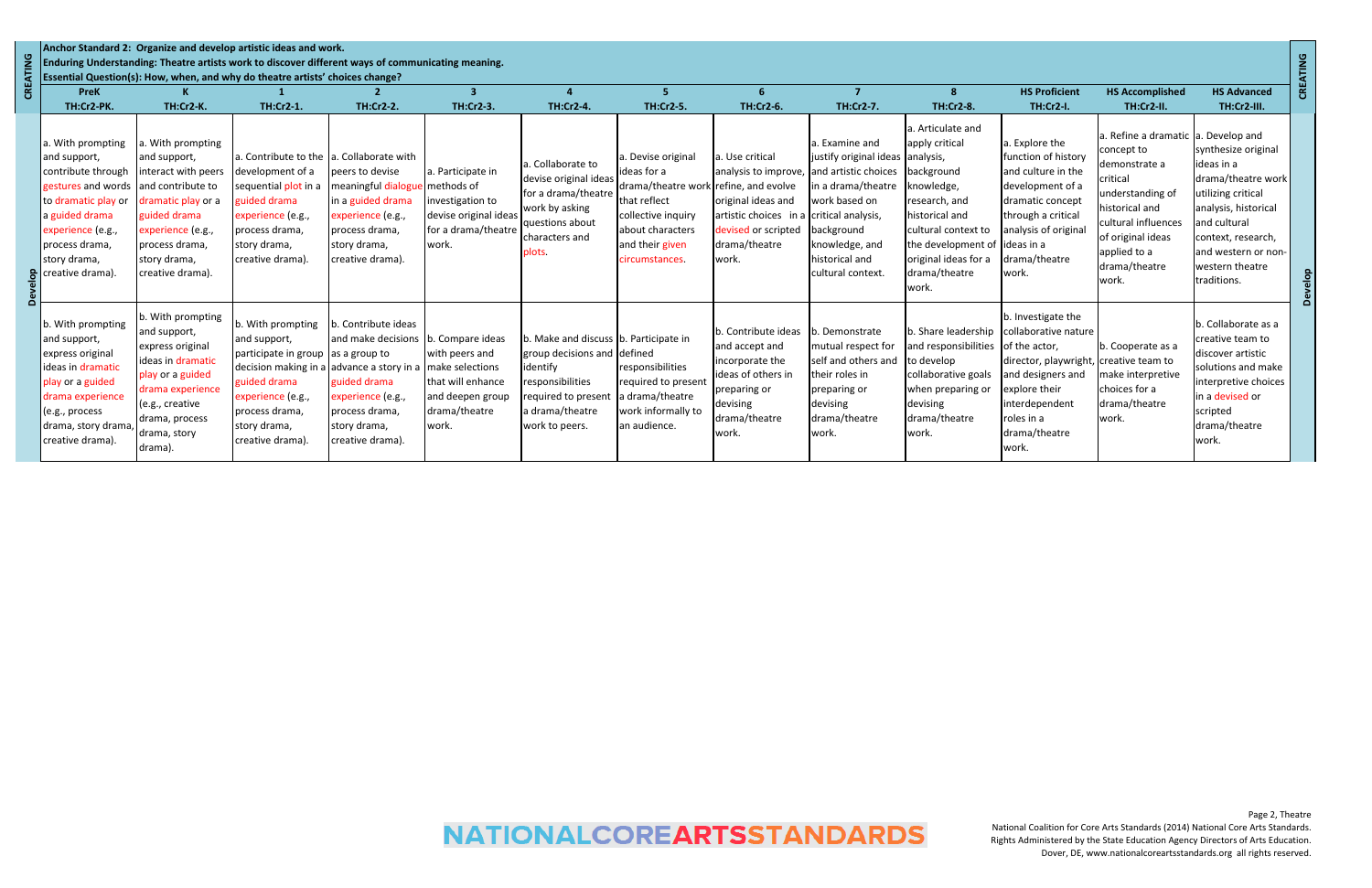| CREATING | <b>PreK</b>                                                                                                                                                                               | Anchor Standard 3: Refine and complete artistic work.                                                                                                                                               | Enduring Understanding: Theatre artists refine their work and practice their craft through rehearsal.<br>Essential Question(s): How do theatre artists transform and edit their initial ideas?<br>$\overline{1}$ | $\overline{2}$                                                                                                                                                                                             | $\overline{3}$                                                                                                                                     | $\mathbf{A}$                                                                                                                                       | -5.                                                                                                                                                      | 6                                                                                                                                | $\overline{7}$                                                                                                                                                                    | 8 <sup>°</sup>                                                                                                                                                            | <b>HS Proficient</b>                                                                                                                                                          | <b>HS Accomplished</b>                                                                                                                                                                                       | <b>HS Advanced</b>                                                                                                                                                                                                                   | CREATING |
|----------|-------------------------------------------------------------------------------------------------------------------------------------------------------------------------------------------|-----------------------------------------------------------------------------------------------------------------------------------------------------------------------------------------------------|------------------------------------------------------------------------------------------------------------------------------------------------------------------------------------------------------------------|------------------------------------------------------------------------------------------------------------------------------------------------------------------------------------------------------------|----------------------------------------------------------------------------------------------------------------------------------------------------|----------------------------------------------------------------------------------------------------------------------------------------------------|----------------------------------------------------------------------------------------------------------------------------------------------------------|----------------------------------------------------------------------------------------------------------------------------------|-----------------------------------------------------------------------------------------------------------------------------------------------------------------------------------|---------------------------------------------------------------------------------------------------------------------------------------------------------------------------|-------------------------------------------------------------------------------------------------------------------------------------------------------------------------------|--------------------------------------------------------------------------------------------------------------------------------------------------------------------------------------------------------------|--------------------------------------------------------------------------------------------------------------------------------------------------------------------------------------------------------------------------------------|----------|
|          | TH:Cr3.1.PK.<br>a. With prompting<br>and support, answer<br>questions in<br>dramatic play or a<br>guided drama<br>experience (e.g.,<br>process drama,<br>story drama,<br>creative drama). | TH:Cr3.1.K.<br>a. With prompting<br>and support, ask<br>and answer<br>questions in<br>dramatic play or a<br>guided drama<br>experience (e.g.,<br>process drama,<br>story drama,<br>creative drama). | TH:Cr3.1.1.<br>adaptation of the<br>plot in a guided<br>drama experience<br>(e.g., process<br>creative drama).                                                                                                   | TH:Cr3.1.2.<br>a. Contribute to the $ a$ . Contribute to the<br>adaptation of<br>dialogue in a guided<br>drama experience<br>(e.g., process<br>drama, story drama, drama, story drama,<br>creative drama). | TH:Cr3.1.3.<br>a. Collaborate with<br>peers to revise,<br>refine, and adapt<br>ideas to fit the given<br>parameters of a<br>drama theatre<br>work. | TH:Cr3.1.4.<br>a. Revise and<br>mprove an<br>improvised or<br>scripted<br>drama/theatre worl<br>through repetition<br>and collaborative<br>review. | TH:Cr3.1.5.<br>a. Revise and<br>improve an<br>improvised or<br>scripted<br>drama/theatre work<br>through repetition<br>and self-review.                  | TH:Cr3.1.6.<br>a. Articulate and<br>examine choices to<br>refine a devised or<br>scripted<br>drama/theatre<br>work.              | TH:Cr3.1.7.<br>a. Demonstrate<br>focus and<br>concentration in the<br>rehearsal process to<br>analyze and refine<br>choices in a devised<br>or scripted<br>drama/theatre<br>work. | TH:Cr3.1.8.<br>. Use repetition<br>and analysis in<br>order to revise<br>devised or scripted<br>drama/theatre<br>work.                                                    | TH:Cr3.1.I.<br>. Practice and<br>revise a devised or<br>scripted<br>drama/theatre worl<br>using theatrical<br>staging conventions                                             | TH:Cr3.1.II.<br>process to analyze<br>the dramatic<br>concept and<br>technical design<br>elements of a<br>devised or scripted<br>drama/theatre<br>work.                                                      | TH:Cr3.1.III.<br>a. Use the rehearsal a. Refine, transform,<br>and re-imagine a<br>devised or scripted<br>drama/theatre work<br>using the rehearsal<br>process to invent or<br>re-imagine style,<br>genre, form, and<br>conventions. |          |
| Rehearse |                                                                                                                                                                                           |                                                                                                                                                                                                     | o. Identify<br>similarities and<br>differences in<br>sounds and<br>movements in a<br>zuided drama<br>experience (e.g.,<br>process drama,<br>story drama,<br>creative drama).                                     | b. Use and adapt<br>sounds and<br>movements in a<br>guided drama<br>experience (e.g.,<br>process drama,<br>story drama,<br>creative drama).                                                                | b. Participate and<br>contribute to<br>physical and vocal<br>exploration in an<br>improvised or<br>scripted<br>drama/theatre<br>work.              | b. Develop physical<br>and vocal exercise<br>techniques for an<br>improvised or<br>scripted<br>drama/theatre<br>work.                              | b. Use physical and<br>vocal exploration<br>for character<br>development in an<br>improvised or<br>scripted<br>drama/theatre<br>work.                    | b. Identify effective<br>physical and vocal<br>traits of characters<br>in an improvised or<br>scripted<br>drama/theatre<br>work. | . Develop effective<br>ohysical and vocal<br>traits of characters<br>in an improvised or<br>scripted<br>drama/theatre work                                                        | . Refine effective<br>physical, vocal, and<br>physiological traits<br>of characters in an<br>mprovised or<br>scripted drama/<br>theatre work.                             | b. Explore physical,<br>vocal and<br>physiological<br>choices to develop a<br>performance that is<br>believable,<br>authentic, and<br>relevant to a<br>drama/theatre<br>work. | . Use research and<br>script analysis to<br>revise physical,<br>vocal, and<br>physiological<br>choices impacting<br>the believability and authentic, and<br>relevance of a<br>drama/theatre<br>work.         | b. Synthesize ideas<br>from research,<br>script analysis, and<br>context to create a<br>performance that is<br>believable.<br>relevant in a<br>drama/theatre<br>work.                                                                | Rehearse |
|          |                                                                                                                                                                                           |                                                                                                                                                                                                     | . Collaborate to<br>magine multiple<br>representations of a<br>single object in a<br>guided drama<br>experience (e.g.,<br>process drama,<br>story drama,<br>creative drama).                                     | Generate<br>ndependently<br>multiple<br>representations of a<br>single object in a<br>guided drama<br>experience (e.g.,<br>process drama,<br>story drama,<br>creative drama.                               | c. Practice and<br>refine design and<br>technical choices to<br>support a devised or<br>scripted<br>drama/theatre<br>work.                         | c. Collaborate on<br>solutions to design<br>and technical<br>problems that arise<br>in rehearsal for a<br>drama/theatre<br>work.                   | c. Create innovative c. Explore a planned<br>solutions to design<br>and technical<br>problems that arise<br>in rehearsal for a<br>drama/theatre<br>work. | technical design<br>during the rehearsal<br>process for a<br>devised or scripted<br>drama/theatre<br>work.                       | Consider multiple<br>planned technical<br>design elements<br>during the rehearsal<br>process for a<br>devised or scripted<br>drama/theatre<br>work.                               | Implement and<br>refine a planned<br>technical design<br>using simple<br>technology during<br>the rehearsal<br>process for devised<br>or scripted drama/<br>theatre work. | c. Refine technical<br>design choices to<br>support the story<br>and emotional<br>impact of a devised<br>or scripted drama/<br>theatre work.                                  | . Re-imagine and<br>revise technical<br>design choices<br>during the course o<br>a rehearsal process<br>to enhance the<br>story and emotiona<br>impact of a devised<br>or scripted<br>drama/theatre<br>work. | c. Apply a high level<br>of technical<br>proficiencies to the<br>rehearsal process to<br>support the story<br>and emotional<br>impact of a devised<br>or scripted<br>drama/theatre<br>work.                                          |          |

## **Anchor Standard 3: Refine and complete artistic work.**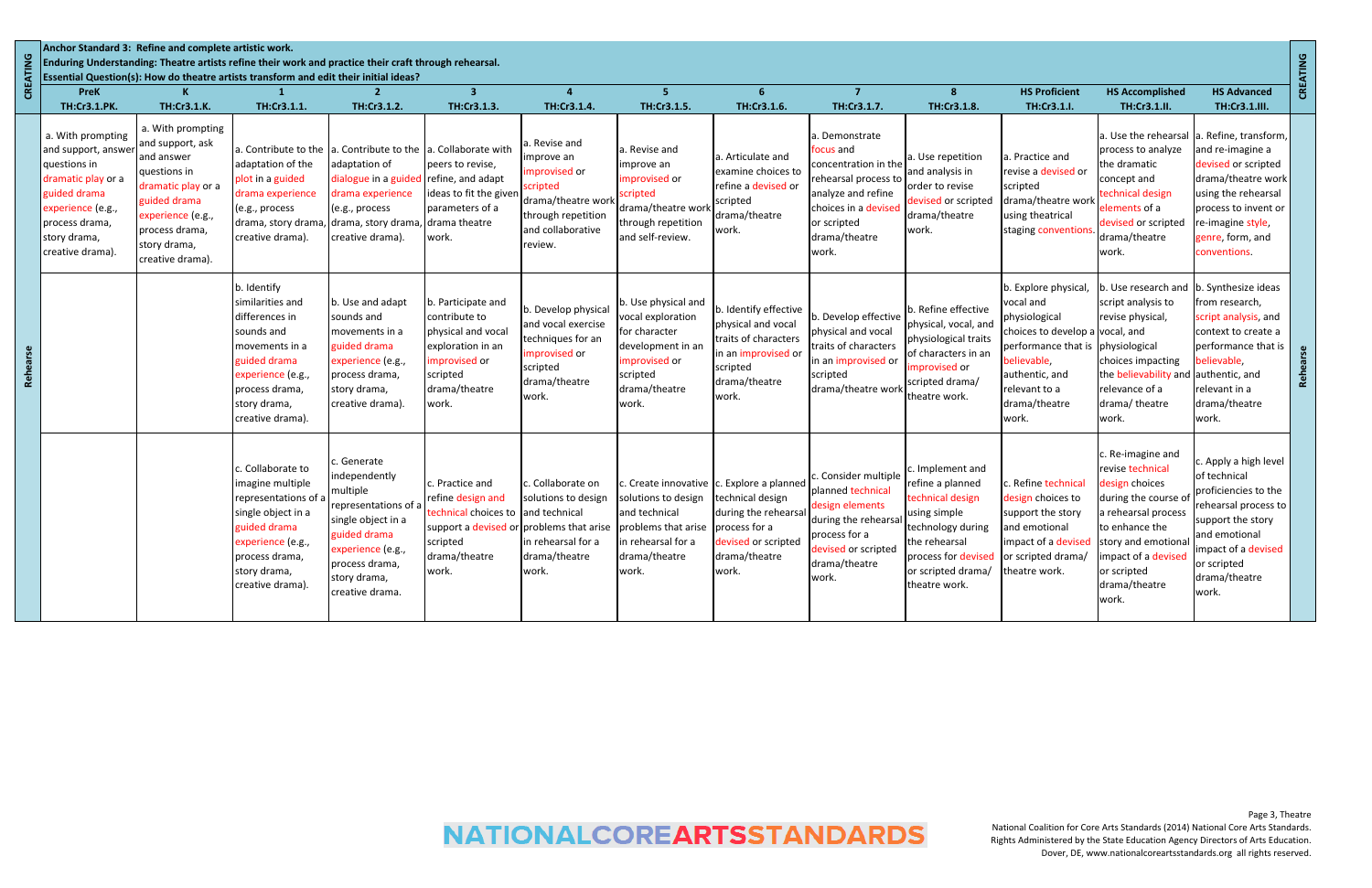|            |                                                                                                                                                                                                                                                                                                                     |                                                                                                                                                                                             |                                                                                                                                                                                                 |                                                                                                                                                                                         |                                                                                                           |                                                                                                        | <b>THEATRE</b>                                                                                                  |                                                                                                                                                                     |                                                                                        |                                                                                                    |                                                                                                           |                                                                                                                                                                                        |                                                                                                                                                |        |
|------------|---------------------------------------------------------------------------------------------------------------------------------------------------------------------------------------------------------------------------------------------------------------------------------------------------------------------|---------------------------------------------------------------------------------------------------------------------------------------------------------------------------------------------|-------------------------------------------------------------------------------------------------------------------------------------------------------------------------------------------------|-----------------------------------------------------------------------------------------------------------------------------------------------------------------------------------------|-----------------------------------------------------------------------------------------------------------|--------------------------------------------------------------------------------------------------------|-----------------------------------------------------------------------------------------------------------------|---------------------------------------------------------------------------------------------------------------------------------------------------------------------|----------------------------------------------------------------------------------------|----------------------------------------------------------------------------------------------------|-----------------------------------------------------------------------------------------------------------|----------------------------------------------------------------------------------------------------------------------------------------------------------------------------------------|------------------------------------------------------------------------------------------------------------------------------------------------|--------|
| Performing | Anchor Standard 4: Select, analyze, and interpret artistic work for presentation.<br>Enduring Understanding: Theatre artists make strong choices to effectively convey meaning.<br>Essential Question(s): Why are strong choices essential to interpreting a drama or theatre piece?<br><b>PreK</b><br>TH:Pr4.1.PK. | TH:Pr4.1.K.                                                                                                                                                                                 | TH:Pr4.1.1.                                                                                                                                                                                     | TH:Pr4.1.2.                                                                                                                                                                             | TH:Pr4.1.3.                                                                                               | TH:Pr4.1.4.                                                                                            | TH:Pr4.1.5.                                                                                                     | TH:Pr4.1.6.                                                                                                                                                         | TH:Pr4.1.7.                                                                            | 8<br>TH:Pr4.1.8.                                                                                   | <b>HS Proficient</b><br>TH:Pr4.1.I.                                                                       | <b>HS Accomplished</b><br>TH:Pr4.1.II.                                                                                                                                                 | <b>HS Advanced</b><br>TH:Pr4.1.III.                                                                                                            | Õ.     |
|            | a. With prompting<br>and support,<br>identify characters<br>in dramatic play or a<br>guided drama<br>experience (e.g.,<br>process drama,<br>story drama,<br>creative drama).                                                                                                                                        | a. With prompting<br>and support,<br>identify characters<br>and setting in<br>dramatic play or a<br>guided drama<br>experience (e.g.,<br>process drama,<br>story drama,<br>creative drama). | . Describe a story's<br>character actions<br>and dialogue in a<br>guided drama<br>experience (e.g.,<br>process drama,<br>story drama,<br>creative drama).                                       | a. Interpret story<br>elements in a<br>guided drama<br>experience (e.g.,<br>process drama,<br>story drama,<br>creative drama).                                                          | a. Apply the<br>elements of<br>dramatic structure<br>to a story and<br>create a<br>drama/theatre<br>work. | a. Modify the<br>dialogue and action and emotions that<br>in a drama/theatre<br>work.                  | a. Describe the<br>to change the story create dialogue and make up the<br>action in a<br>drama/theatre<br>work. | a. Identify the<br>underlying thoughts essential events in a a. Consider various<br>story or script that<br>dramatic structure<br>in a drama/theatre work.<br>work. | staging choices to<br>enhance the story in<br>la drama/theatre                         | . Explore different<br>pacing to better<br>communicate the<br>story in a<br>drama/theatre<br>work. | . Examine how<br>character<br>relationships assist<br>in telling the story<br>of a drama/theatre<br>work. | a. Discover how<br>unique choices<br>shape believable<br>and sustainable<br>drama/theatre<br>work.                                                                                     | a. Apply reliable<br>research of<br>directors' styles to<br>form unique choices<br>for a directorial<br>concept in a<br>drama/theatre<br>work. |        |
| Select     |                                                                                                                                                                                                                                                                                                                     |                                                                                                                                                                                             | b. Use body, face,<br>gestures, and voice<br>to communicate<br>character traits and<br>emotions in a<br>guided drama<br>experience (e.g.,<br>process drama,<br>story drama,<br>creative drama). | b. Alter voice and<br>body to expand and<br>articulate nuances<br>of a character in a<br>guided drama<br>experience (e.g.,<br>(e.g., process)<br>drama, story drama<br>creative drama). | b. Investigate how<br>movement and<br>voice are<br>incorporated into<br>drama/theatre<br>work.            | b. Make physical<br>choices to develop a choices to create<br>character in a<br>drama/theatre<br>work. | b. Use physical<br>meaning in a<br>drama/theatre<br>work.                                                       | b. Experiment with<br>various physical<br>choices to<br>communicate<br>character in a<br>drama/theatre<br>work.                                                     | b. Use various<br>character objectives and tactics in a<br>in a drama/theatre<br>work. | b. Use various<br>character objective<br>drama/theatre work<br>to overcome an<br>obstacle.         | b. Shape character<br>choices using given<br>circumstances in a<br>drama/theatre<br>work.                 | b. Identify essential<br>text information,<br>research from<br>various sources, and<br>the director's<br>concept that<br>influence character<br>choices in a<br>drama/theatre<br>work. | b. Apply a variety of<br>researched acting<br>techniques as an<br>approach to<br>character choices in<br>a drama/theatre<br>work.              | Select |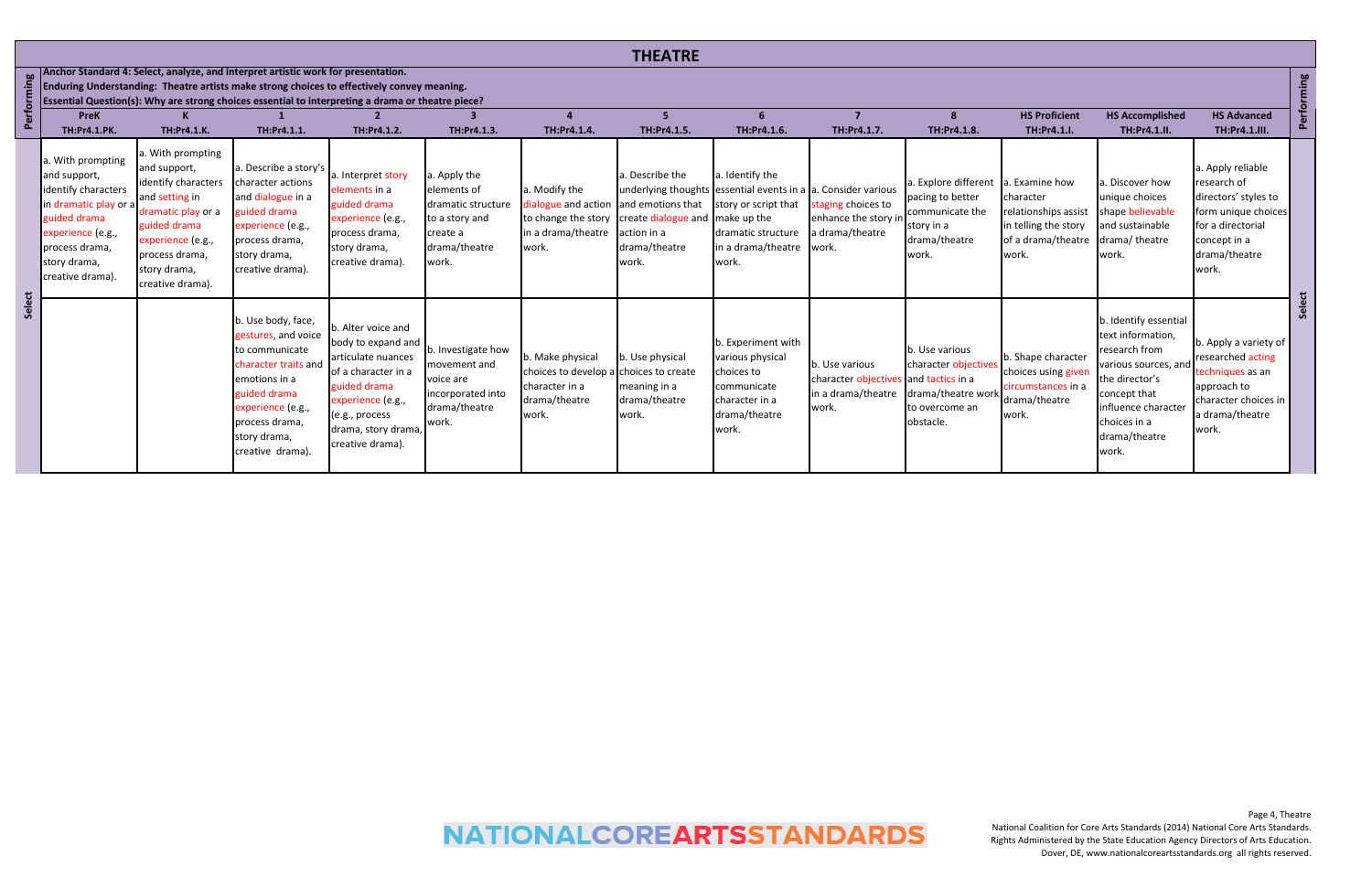| Perfor            | <b>PreK</b>                                                                                                                                                                                                               |                                                                                                                                                                                                                              |                                                                                                                                                                                                                          | Anchor Standard 5: Develop and refine artistic techniques and work for presentation.<br>Enduring Understanding: Theatre artists develop personal processes and skills for a performance or design.<br>Essential Question(s): What can I do to fully prepare a performance or technical design? | $\mathbf{3}$                                                                                                                                                                               |                                                                                                         |                                                                                                     |                                                                                                                        |                                                                                                                                                                     | 8                                                                                                                     | <b>HS Proficient</b>                                                                                                                                                          | <b>HS Accomplished</b>                                                                                                                        | <b>HS Advanced</b>                                                                                                                                                                                                            |                       |
|-------------------|---------------------------------------------------------------------------------------------------------------------------------------------------------------------------------------------------------------------------|------------------------------------------------------------------------------------------------------------------------------------------------------------------------------------------------------------------------------|--------------------------------------------------------------------------------------------------------------------------------------------------------------------------------------------------------------------------|------------------------------------------------------------------------------------------------------------------------------------------------------------------------------------------------------------------------------------------------------------------------------------------------|--------------------------------------------------------------------------------------------------------------------------------------------------------------------------------------------|---------------------------------------------------------------------------------------------------------|-----------------------------------------------------------------------------------------------------|------------------------------------------------------------------------------------------------------------------------|---------------------------------------------------------------------------------------------------------------------------------------------------------------------|-----------------------------------------------------------------------------------------------------------------------|-------------------------------------------------------------------------------------------------------------------------------------------------------------------------------|-----------------------------------------------------------------------------------------------------------------------------------------------|-------------------------------------------------------------------------------------------------------------------------------------------------------------------------------------------------------------------------------|-----------------------|
| Prepare           | TH:Pr5.1.PK.<br>a. With prompting<br>and support,<br>understand that<br>imagination is<br>fundamental to<br>dramatic play and<br>guided drama<br>experiences (e.g.,<br>process drama,<br>story drama,<br>creative drama). | TH:Pr5.1.K.<br>. With prompting<br>and support,<br>understand that<br>voice and sound are<br>fundamental to<br>dramatic play and<br>guided drama<br>experiences (e.g.,<br>process drama,<br>story drama,<br>creative drama). | TH:Pr5.1.1.<br>a. With prompting<br>and support,<br>identify and<br>understand that<br>physical movement<br>is fundamental to<br>guided drama<br>experiences (e.g.,<br>process drama,<br>story drama,<br>creative drama) | TH:Pr5.1.2.<br>. Demonstrate the<br>relationship<br>between and<br>among body, voice,<br>and mind in a<br>guided drama<br>experience (e.g.,<br>process drama,<br>story drama,<br>creative drama).                                                                                              | TH:Pr5.1.3.<br>a. Participate in a<br>variety of physical,<br>vocal, and cognitive exercises that can<br>exercises that can<br>be used in a group<br>setting for<br>drama/theatre<br>work. | TH:Pr5.1.4.<br>a. Practice selected<br>be used in a group<br>setting for<br>drama/theatre<br>work.      | TH:Pr5.1.5.<br>a. Choose acting<br>exercises that can<br>be applied to a<br>drama/theatre<br>work.  | TH:Pr5.1.6.<br>a. Recognize how<br>acting exercises and<br>techniques can be<br>applied to a<br>drama/theatre<br>work. | TH:Pr5.1.7.<br>a. Participate in a<br>variety of acting<br>exercises and<br>techniques that can<br>be applied in a<br>rehearsal or<br>drama/theatre<br>performance. | TH:Pr5.1.8.<br>. Use a variety of<br>increase skills in a<br>rehearsal or<br>drama/theatre<br>performance.            | TH:Pr5.1.I.<br>a. Practice various<br>acting techniques to acting techniques to acting skills to build<br>expand skills in a<br>rehearsal or<br>drama/theatre<br>performance. | TH:Pr5.1.II.<br>a. Refine a range of<br>a believable and<br>sustainable<br>drama/theatre<br>performance.                                      | TH:Pr5.1.III.<br>a. Use and justify a<br>collection of acting<br>exercises from<br>reliable resources to<br>prepare a believable<br>and sustainable<br>performance.                                                           | e)                    |
|                   | . With prompting<br>and support,<br>explore and<br>experiment with<br>various technical<br>elements in<br>dramatic play or a<br>guided drama<br>experience (e.g.,<br>process drama,<br>story drama,<br>creative drama).   | b. With prompting<br>and support,<br>explore and<br>experiment with<br>various technical<br>elements in<br>dramatic play or a<br>guided drama<br>experience (e.g.,<br>process drama,<br>story drama,<br>creative drama).     | . With prompting<br>and support,<br>identify technical<br>elements that can<br>be used in a guided experience (e.g.,<br>drama experience<br>(e.g., process<br>drama, story drama, creative drama).<br>creative drama)    | b. Explore technical<br>elements in a<br>uided drama<br>process drama,<br>story drama,                                                                                                                                                                                                         | b. Identify the basic $\ $ b. Propose the use<br>technical elements<br>that can be used in<br>drama/theatre<br>work.                                                                       | of technical<br>elements in a<br>drama/theatre<br>work.                                                 | b. Demonstrate the b. Articulate how<br>use of technical<br>elements in a<br>drama/theatre<br>work. | technical elements<br>are integrated into a be applied to a<br>drama/theatre<br>work.                                  | Choose a variety<br>of technical<br>elements that can<br>design in a<br>drama/theatre<br>work.                                                                      | ). Use a variety of<br>technical elements<br>to create a design<br>for a rehearsal or<br>drama/theatre<br>production. | b. Use researched<br>technical elements<br>to increase the<br>impact of design for<br>a drama/theatre<br>production.                                                          | b. Apply technical<br>elements and<br>research to create a<br>design that<br>communicates the<br>concept of a<br>drama/theatre<br>production. | b. Explain and<br>justify the selection<br>of technical<br>elements used to<br>build a design that<br>communicates the<br>concept of a<br>drama/theatre<br>production.                                                        | Prepa                 |
|                   |                                                                                                                                                                                                                           |                                                                                                                                                                                                                              | Anchor Standard 6: Convey meaning through the presentation of artistic work.                                                                                                                                             | Enduring Understanding: Theatre artists share and present stories, ideas, and envisioned worlds to explore the human experience.<br>Essential Question(s): What happens when theatre artists and audiences share a creative experience?                                                        |                                                                                                                                                                                            |                                                                                                         |                                                                                                     |                                                                                                                        |                                                                                                                                                                     |                                                                                                                       |                                                                                                                                                                               |                                                                                                                                               |                                                                                                                                                                                                                               |                       |
| Perfor            | <b>PreK</b>                                                                                                                                                                                                               |                                                                                                                                                                                                                              |                                                                                                                                                                                                                          |                                                                                                                                                                                                                                                                                                |                                                                                                                                                                                            |                                                                                                         |                                                                                                     |                                                                                                                        |                                                                                                                                                                     | 8                                                                                                                     | <b>HS Proficient</b>                                                                                                                                                          | <b>HS Accomplished</b>                                                                                                                        | <b>HS Advanced</b>                                                                                                                                                                                                            |                       |
|                   | TH:Pr6.1.PK.                                                                                                                                                                                                              | TH:Pr6.1.K.                                                                                                                                                                                                                  | TH:Pr6.1.1.                                                                                                                                                                                                              | TH:Pr6.1.2.                                                                                                                                                                                                                                                                                    | TH:Pr6.1.3.                                                                                                                                                                                | TH:Pr6.1.4.                                                                                             | TH:Pr6.1.5.                                                                                         | TH:Pr6.1.6.                                                                                                            | TH:Pr6.1.7.                                                                                                                                                         | TH:Pr6.1.8.                                                                                                           | TH:Pr6.1.I.                                                                                                                                                                   | TH:Pr6.1.II.                                                                                                                                  | TH:Pr6.1.III.                                                                                                                                                                                                                 |                       |
| Present<br>Share, | a. With prompting<br>and support, engage<br>in dramatic play or a<br>guided drama<br>experience (e.g.,<br>process drama,<br>story drama,<br>creative drama).                                                              | a. With prompting<br>and support, use<br>voice and sound in<br>dramatic play or a<br>guided drama<br>experience (e.g.,<br>process drama,<br>story drama,<br>creative drama).                                                 | a. With prompting<br>and support, use<br>movement and<br>gestures to<br>communicate<br>emotions in a<br>guided drama<br>experience (e.g.,<br>process drama,<br>story drama,<br>creative drama).                          | a. Contribute to<br>group guided drama a. Practice<br>experiences (e.g.,<br>process drama,<br>story drama,<br>creative drama) and individually and in<br>informally share<br>with peers.                                                                                                       | and share<br>reflections<br>small groups.                                                                                                                                                  | drama/theatre work a. Share small-group a. Present<br>drama/theatre<br>work, with peers as<br>audience. | drama/theatre work<br>informally to an<br>audience.                                                 | a. Adapt a<br>drama/theatre work<br>and present it<br>informally for an<br>audience.                                   | a. Participate in<br>rehearsals for a<br>drama/theatre work<br>that will be shared<br>with an audience.                                                             | a. Perform a<br>rehearsed<br>drama/theatre worl<br>for an audience.                                                   | a. Perform a<br>scripted<br>drama/theatre work processes that<br>for a specific<br>audience.                                                                                  | a. Present a<br>drama/theatre worl<br>using creative<br>shape the<br>production for a<br>specific audience.                                   | a. Present a<br>drama/theatre<br>production for a<br>specific audience<br>that employs<br>research and<br>analysis grounded in<br>the creative<br>perspectives of the<br>playwright, director,<br>designer, and<br>dramaturg. | Present<br>نه<br>Shai |

Page 5, Theatre National Coalition for Core Arts Standards (2014) National Core Arts Standards. Rights Administered by the State Education Agency Directors of Arts Education. Dover, DE, www.nationalcoreartsstandards.org all rights reserved.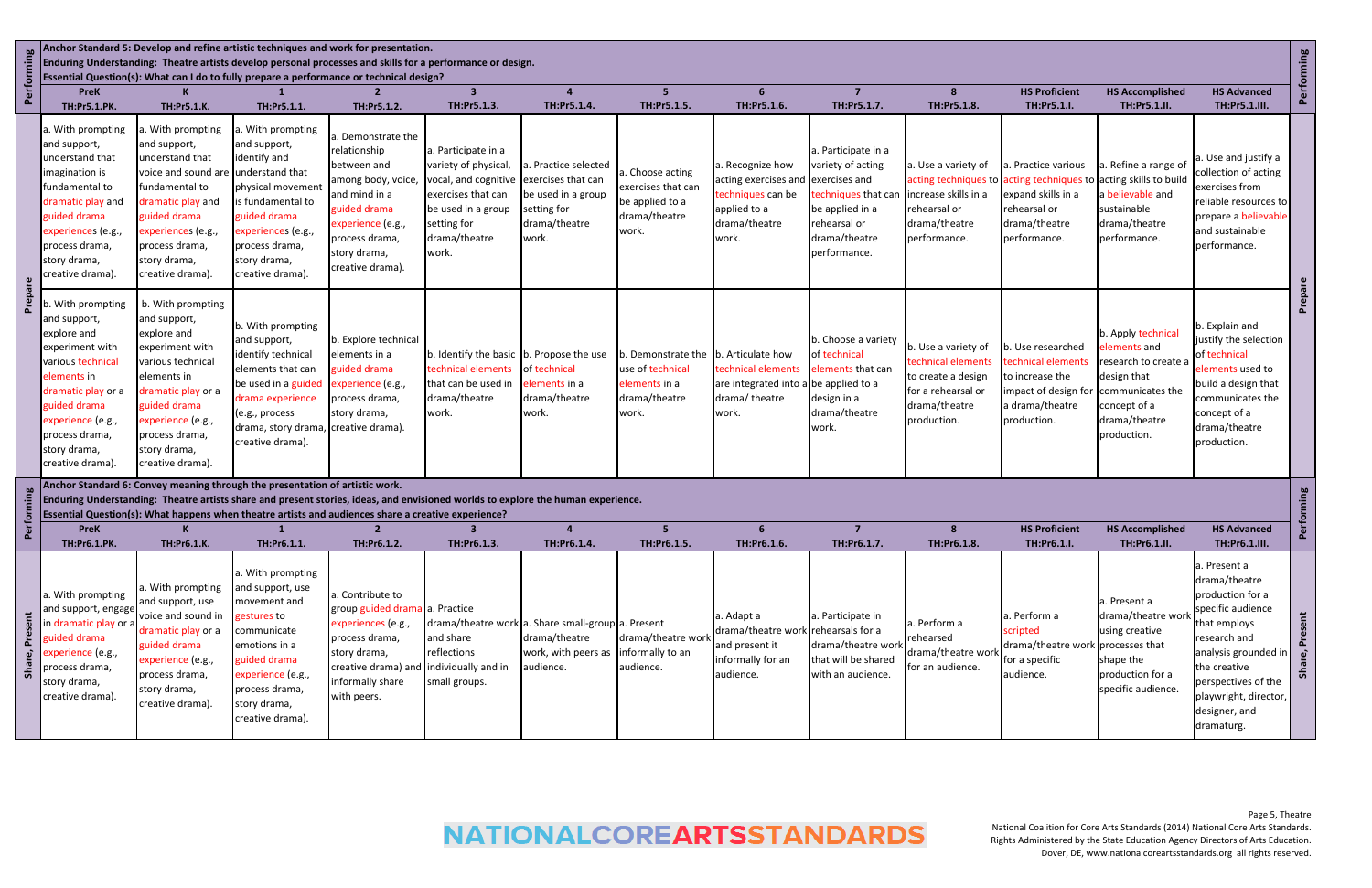|                                  |                                                                                                                                                                          |                                                                                                                                                                                                            |                                                                                                                        |                                                                                                                                                                                                                                                         |                                                                         |                                                                                                                | <b>THEATRE</b>                                                                                                                          |                                                                                                       |                                                                                                             |                                                                                             |                                                                                                                             |                                                                                                                                                                                                         |                                                                                                                            |  |
|----------------------------------|--------------------------------------------------------------------------------------------------------------------------------------------------------------------------|------------------------------------------------------------------------------------------------------------------------------------------------------------------------------------------------------------|------------------------------------------------------------------------------------------------------------------------|---------------------------------------------------------------------------------------------------------------------------------------------------------------------------------------------------------------------------------------------------------|-------------------------------------------------------------------------|----------------------------------------------------------------------------------------------------------------|-----------------------------------------------------------------------------------------------------------------------------------------|-------------------------------------------------------------------------------------------------------|-------------------------------------------------------------------------------------------------------------|---------------------------------------------------------------------------------------------|-----------------------------------------------------------------------------------------------------------------------------|---------------------------------------------------------------------------------------------------------------------------------------------------------------------------------------------------------|----------------------------------------------------------------------------------------------------------------------------|--|
| $\frac{1}{6}$<br>$\circ$<br>Resp | an Anchor Standard 7: Perceive and analyze artistic work<br>PreK<br><b>TH:Re7.1.PK.</b>                                                                                  | TH:Re7.1.K.                                                                                                                                                                                                | TH:Re7.1.1.                                                                                                            | Enduring Understanding: Theatre artists reflect to understand the impact of drama processes and theatre experiences.<br>Essential Question(s): How do theatre artists comprehend the essence of drama processes and theatre experiences?<br>TH:Re7.1.2. | TH:Re7.1.3.                                                             | TH:Re7.1.4.                                                                                                    | TH:Re7.1.5.                                                                                                                             | TH:Re7.1.6.                                                                                           | TH:Re7.1.7.                                                                                                 | TH:Re7.1.8.                                                                                 | <b>HS Proficient</b><br>TH: Re7.1.I.                                                                                        | <b>HS Accomplished</b><br><b>TH: Re7.1.II.</b>                                                                                                                                                          | <b>HS Advanced</b><br>TH: Re7.1.-III.                                                                                      |  |
|                                  | a. With prompting<br>and support, recall<br>an emotional<br>response in<br>dramatic play or a<br>experience (e.g.,<br>process drama,<br>story drama,<br>creative drama). | a. With prompting<br>and support,<br>express an<br>emotional response<br>to characters in<br>dramatic play or a<br>guided drama<br>experience (e.g.,<br>process drama,<br>story drama,<br>creative drama). | a. Recall choices<br>made in a guided<br>drama experience<br>(e.g., process<br>drama, story drama,<br>creative drama). | a. Recognize when<br>artistic choices are<br>made in a guided<br>drama experience<br>(e.g., process)<br>drama, story drama, work.<br>creative drama).                                                                                                   | a. Understand why<br>artistic choices are<br>made in a<br>drama/theatre | . Identify artistic<br>choices made in a<br>drama/theatre work<br>through<br>participation and<br>observation. | a. Explain personal<br>reactions to artistic<br>choices made in a<br>drama/theatre work<br>through<br>participation and<br>observation. | a. Describe and<br>record personal<br>reactions to artistic<br>choices in a<br>drama/theatre<br>work. | a. Compare<br>recorded personal<br>and peer reactions<br>to artistic choices in<br>a drama/theatre<br>work. | . Apply criteria to<br>the evaluation of<br>artistic choices in a<br>drama/theatre<br>work. | . Respond to what<br>is seen, felt, and<br>heard in a<br>drama/theatre work<br>to develop criteria<br>for artistic choices. | a. Demonstrate an<br>understanding of<br>multiple<br>interpretations of<br>artistic criteria and<br>how each might be<br>used to influence<br>future artistic<br>choices of a<br>drama/theatre<br>work. | a. Use historical and<br>cultural context to<br>structure and justify<br>personal responses<br>to a drama/theatre<br>work. |  |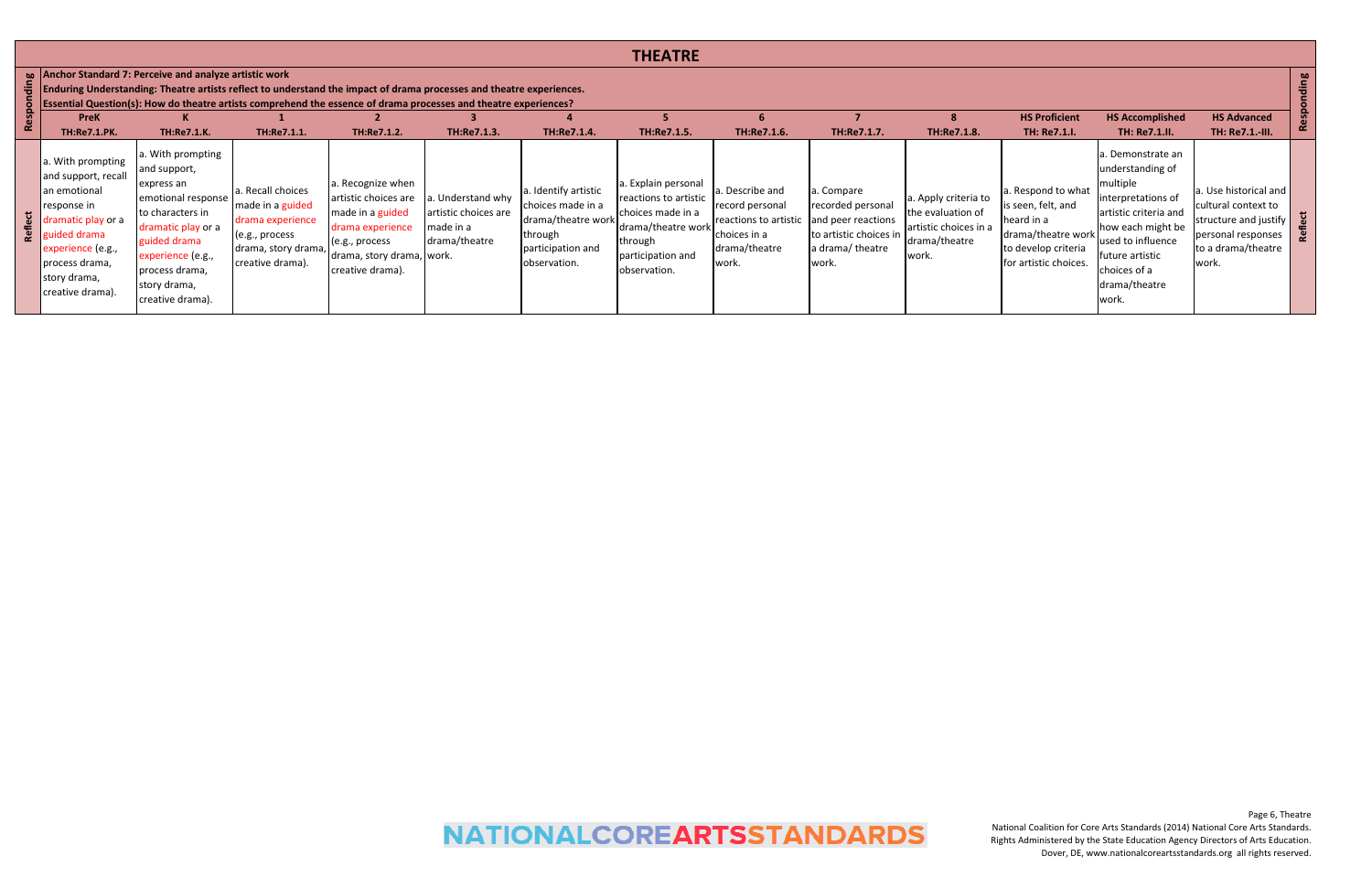|                      |                                                                                                                                                                                                                           | Anchor Standard 8: Interpret intent and meaning in artistic work.                                                                                                                                                            |                                                                                                                                                                                                                                                                               |                                                                                                                                                                                                                                                      | Enduring Understanding: Theatre artists' interpretations of drama/theatre work are influenced by personal experiences and aesthetics.<br>Essential Question(s): How can the same work of art communicate different messages to different people? |                                                                                                                                                                                                 |                                                                                                                                                                    |                                                                                                                                               |                                                                                                                                           |                                                                                                                              |                                                                                                                                            |                                                                                                                                                                     |                                                                                                                                                                                                            | nding                |
|----------------------|---------------------------------------------------------------------------------------------------------------------------------------------------------------------------------------------------------------------------|------------------------------------------------------------------------------------------------------------------------------------------------------------------------------------------------------------------------------|-------------------------------------------------------------------------------------------------------------------------------------------------------------------------------------------------------------------------------------------------------------------------------|------------------------------------------------------------------------------------------------------------------------------------------------------------------------------------------------------------------------------------------------------|--------------------------------------------------------------------------------------------------------------------------------------------------------------------------------------------------------------------------------------------------|-------------------------------------------------------------------------------------------------------------------------------------------------------------------------------------------------|--------------------------------------------------------------------------------------------------------------------------------------------------------------------|-----------------------------------------------------------------------------------------------------------------------------------------------|-------------------------------------------------------------------------------------------------------------------------------------------|------------------------------------------------------------------------------------------------------------------------------|--------------------------------------------------------------------------------------------------------------------------------------------|---------------------------------------------------------------------------------------------------------------------------------------------------------------------|------------------------------------------------------------------------------------------------------------------------------------------------------------------------------------------------------------|----------------------|
| espoi                | <b>PreK</b>                                                                                                                                                                                                               |                                                                                                                                                                                                                              |                                                                                                                                                                                                                                                                               |                                                                                                                                                                                                                                                      |                                                                                                                                                                                                                                                  | $\mathbf{a}$                                                                                                                                                                                    | 5.                                                                                                                                                                 | 6                                                                                                                                             | $\overline{7}$                                                                                                                            | ጸ                                                                                                                            | <b>HS Proficient</b>                                                                                                                       | <b>HS Accomplished</b>                                                                                                                                              | <b>HS Advanced</b>                                                                                                                                                                                         |                      |
| $\tilde{\mathbf{z}}$ | <b>TH:Re8.1.PK.</b>                                                                                                                                                                                                       | <b>TH:Re8.1.K.</b>                                                                                                                                                                                                           | TH:Re8.1.1.                                                                                                                                                                                                                                                                   | TH:Re8.1.2.                                                                                                                                                                                                                                          | TH:Re8.1.3.                                                                                                                                                                                                                                      | TH:Re8.1.4.                                                                                                                                                                                     | TH:Re8.1.5.                                                                                                                                                        | TH:Re8.1.6.                                                                                                                                   | TH:Re8.1.7.                                                                                                                               | TH:Re8.1.8.                                                                                                                  | TH:Re8.1.I.                                                                                                                                | TH:Re8.1.II.                                                                                                                                                        | TH:Re8.1.III.                                                                                                                                                                                              | $\tilde{\mathbf{r}}$ |
|                      | a. With prompting<br>and support,<br>explore preferences<br>in dramatic play,<br>guided drama<br>experience (e.g.,<br>process drama,<br>story drama,<br>creative drama), or<br>age-appropriate<br>theatre<br>performance. | a. With prompting<br>and support,<br>identify preferences<br>in dramatic play, a<br>guided drama<br>experience (e.g.,<br>process drama,<br>story drama,<br>creative drama), or<br>age-appropriate<br>theatre<br>performance. | . Explain<br>preferences and<br>emotions in a<br>guided drama<br>experience (e.g.,<br>process drama,<br>story drama,<br>creative drama), or<br>age-appropriate<br>theatre<br>performance.                                                                                     | a. Explain how<br>personal<br>preferences and<br>emotions affect an<br>observer's response personal<br>in a guided drama<br>experience (e.g.,<br>process drama,<br>story drama,<br>creative drama), or<br>age-appropriate<br>theatre<br>performance. | a. Consider multiple<br>experiences when<br>participating in or<br>observing a<br>drama/theatre<br>work.                                                                                                                                         | a. Compare and<br>contrast multiple<br>personal<br>experiences when<br>participating in or<br>observing a<br>drama/theatre<br>work.                                                             | a. Justify responses<br>based on personal<br>experiences when<br>participating in or<br>observing a<br>drama/theatre<br>work.                                      | a. Explain how<br>artists make choices artistic choices<br>based on personal<br>experience in a<br>drama/theatre<br>work.                     | a. Identify the<br>made based on<br>personal experience<br>in a drama/theatre<br>work.                                                    | a. Recognize and<br>share artistic<br>choices when<br>participating in or<br>observing a<br>drama/theatre<br>work.           | a. Analyze and<br>compare artistic<br>choices developed<br>from personal<br>experiences in<br>multiple<br>drama/theatre<br>works.          | . Develop detailed<br>supporting evidence<br>and criteria to<br>reinforce artistic<br>choices, when<br>participating in or<br>observing a<br>drama/theatre<br>work. | a. Use detailed<br>supporting evidence<br>and appropriate<br>criteria to revise<br>personal work and<br>interpret the work<br>of others when<br>participating in or<br>observing a drama/<br>theatre work. |                      |
| <b>Interpret</b>     | b. With prompting<br>and support, name<br>and describe<br>characters in<br>dramatic play or a<br>uided drama<br>experience (e.g.,<br>process drama,<br>story drama,<br>creative drama).                                   | b. With prompting<br>and support, name<br>and describe<br>settings in dramatic a guided drama<br>play or a guided<br>drama experience<br>(e.g., process<br>drama, story drama, creative drama).<br>creative drama).          | . Identify causes of<br>character actions in<br>experience (e.g.,<br>process drama,<br>story drama, or                                                                                                                                                                        | . Identify causes<br>and consequences<br>of character actions<br>in a guided drama<br>experience (e.g.,<br>process drama,<br>story drama, or<br>creative drama).                                                                                     | b. Consider multiple b. Compare and<br>ways to develop a<br>character using<br>physical<br>characteristics and<br>prop or costume<br>design choices that<br>reflect cultural<br>perspectives in<br>drama/theatre<br>work.                        | contrast the<br>qualities of<br>characters in a<br>drama/theatre work<br>through physical<br>characteristics and<br>prop or costume<br>design choices that<br>reflect cultural<br>perspectives. | b. Explain responses<br>to characters based b. Identify cultural<br>on cultural<br>perspectives when<br>participating in or<br>observing<br>drama/theatre<br>work. | perspectives that<br>may influence the<br>evaluation of a<br>drama/theatre<br>work.                                                           | b. Describe how<br>cultural<br>perspectives can<br>influence the<br>evaluation of<br>drama/theatre<br>work.                               | b. Analyze how<br>cultural<br>perspectives<br>influence the<br>evaluation of a<br>drama/theatre<br>work.                     | b. Identify and<br>compare cultural<br>perspectives and<br>contexts that may<br>influence the<br>evaluation of a<br>drama/theatre<br>work. | b. Apply concepts<br>from a<br>drama/theatre wor<br>for personal<br>realization about<br>cultural<br>perspectives and<br>understanding.                             | b. Use new<br>understandings of<br>cultures and<br>contexts to shape<br>personal responses<br>to drama/theatre<br>work.                                                                                    | pret                 |
|                      |                                                                                                                                                                                                                           |                                                                                                                                                                                                                              | Explain or use<br>text and pictures to text and pictures to<br>describe how<br>personal emotions<br>and choices<br>compare to the<br>emotions and<br>choices of<br>characters in a<br>guided drama<br>experience (e.g.,<br>process drama,<br>story drama,<br>creative drama). | . Explain or use<br>describe how<br>others' emotions<br>and choices may<br>compare to the<br>emotions and<br>choices of<br>characters in a<br>guided drama<br>experience (e.g.,<br>process drama,<br>story drama,<br>creative drama).                | c. Examine how<br>connections are<br>made between<br>oneself and a<br>character's<br>emotions in<br>drama/theatre<br>work.                                                                                                                       | c. Identify and<br>discuss physiologica<br>changes connected<br>to emotions in<br>drama/theatre<br>work.                                                                                        | c. Investigate the<br>effects of emotions<br>on posture, gesture<br>breathing, and vocal<br>intonation in a<br>drama/theatre<br>work.                              | c. Identify personal<br>aesthetics,<br>preferences, and<br>beliefs through<br>participation in or<br>observation of<br>drama/theatre<br>work. | c. Interpret how the<br>use of personal<br>aesthetics,<br>preferences, and<br>beliefs can be used<br>to discuss<br>drama/theatre<br>work. | c. Apply personal<br>aesthetics,<br>preferences, and<br>beliefs to evaluate a participation in and<br>drama/theatre<br>work. | c. Justify personal<br>aesthetics,<br>preferences, and<br>beliefs through<br>observation of a<br>drama/theatre<br>work.                    | Debate and<br>distinguish multiple<br>aesthetics,<br>preferences, and<br>beliefs through<br>participation in and<br>observation of<br>drama/theatre<br>work.        | c. Support and<br>explain aesthetics,<br>preferences, and<br>beliefs to create a<br>context for critical<br>research that<br>informs artistic<br>decisions in a<br>drama/theatre<br>work.                  |                      |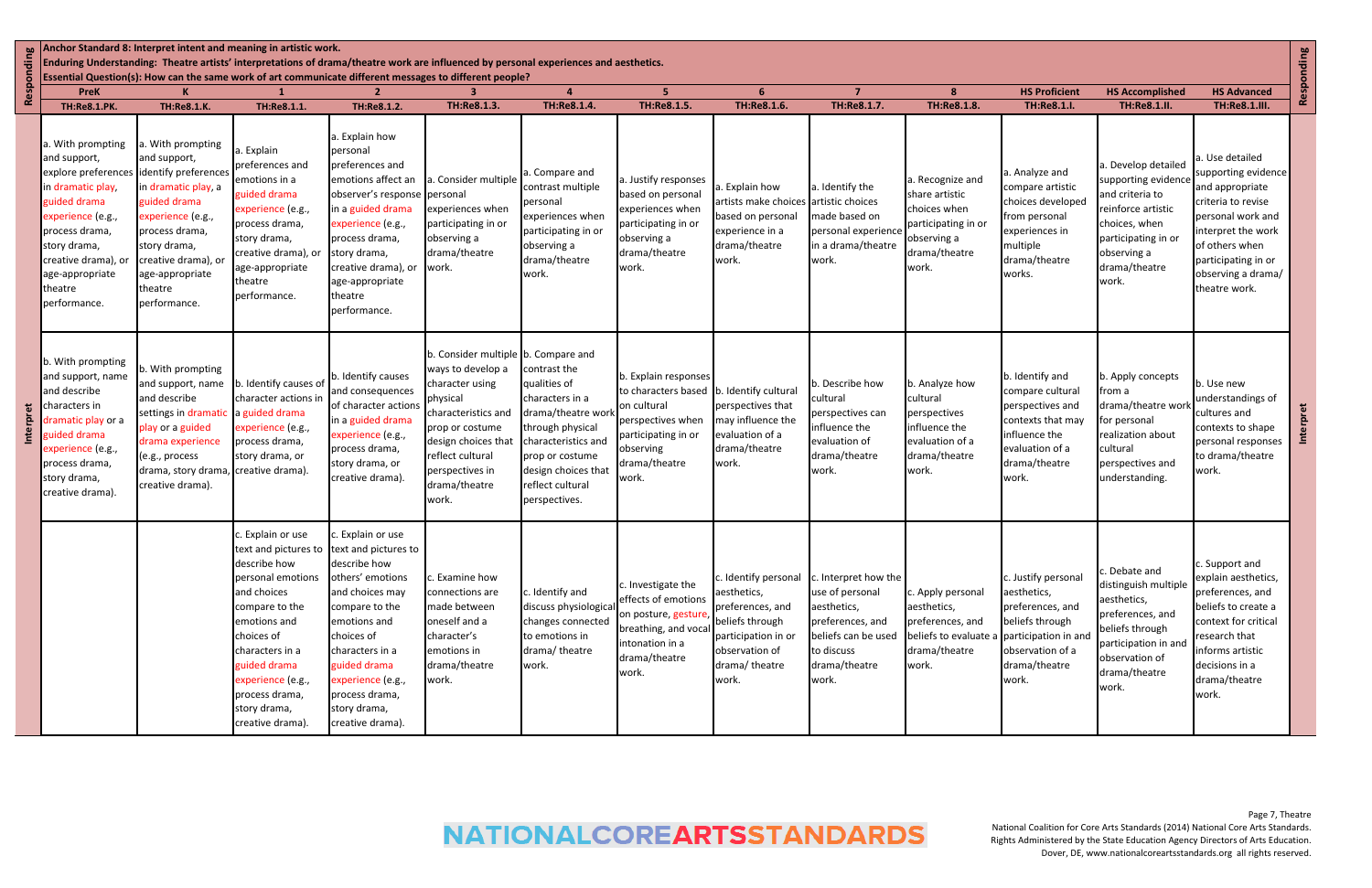|          |                                                                                                                                                                          | Anchor Standard 9: Apply criteria to evaluate artistic work.                                                                                                                          |                                                                                                                                                                | Enduring Understanding: Theatre artists apply criteria to investigate, explore, and assess drama and theatre work.<br>Essential Question(s): How are the theatre artist's processes and the audience's perspectives impacted by analysis and synthesis? |                                                                                                                      |                                                                                                                 |                                                                                                                            |                                                                                                                         |                                                                                                                             |                                                                                                                         |                                                                                                                                                                                     |                                                                                                                                                                                         |                                                                                                                                                             |       |
|----------|--------------------------------------------------------------------------------------------------------------------------------------------------------------------------|---------------------------------------------------------------------------------------------------------------------------------------------------------------------------------------|----------------------------------------------------------------------------------------------------------------------------------------------------------------|---------------------------------------------------------------------------------------------------------------------------------------------------------------------------------------------------------------------------------------------------------|----------------------------------------------------------------------------------------------------------------------|-----------------------------------------------------------------------------------------------------------------|----------------------------------------------------------------------------------------------------------------------------|-------------------------------------------------------------------------------------------------------------------------|-----------------------------------------------------------------------------------------------------------------------------|-------------------------------------------------------------------------------------------------------------------------|-------------------------------------------------------------------------------------------------------------------------------------------------------------------------------------|-----------------------------------------------------------------------------------------------------------------------------------------------------------------------------------------|-------------------------------------------------------------------------------------------------------------------------------------------------------------|-------|
| Respon   | <b>PreK</b>                                                                                                                                                              |                                                                                                                                                                                       |                                                                                                                                                                |                                                                                                                                                                                                                                                         | ್ನ                                                                                                                   |                                                                                                                 | 5 <sub>1</sub>                                                                                                             | 6                                                                                                                       | $\overline{7}$                                                                                                              | 8                                                                                                                       | <b>HS Proficient</b>                                                                                                                                                                | <b>HS Accomplished</b>                                                                                                                                                                  | <b>HS Advanced</b>                                                                                                                                          |       |
|          | TH:Re9.1.PK.                                                                                                                                                             | TH:Re9.1.K.                                                                                                                                                                           | TH:Re9.1.1.                                                                                                                                                    | TH:Re9.1.2.                                                                                                                                                                                                                                             | TH:Re9.1.3.                                                                                                          | TH:Re9.1.4.                                                                                                     | TH:Re9.1.5.                                                                                                                | TH:Re9.1.6.                                                                                                             | TH:Re9.1.7.                                                                                                                 | TH:Re9.1.8.                                                                                                             | TH:Re9.1.I.                                                                                                                                                                         | TH:Re9.1.II.                                                                                                                                                                            | TH:Re9.1.III.                                                                                                                                               |       |
|          | a. With prompting<br>and support,<br>actively engage in<br>dramatic play or a<br>guided drama<br>experience (e.g.,<br>process drama,<br>story drama,<br>creative drama). | a. With prompting<br>and support,<br>actively engage with<br>others in dramatic<br>play or a guided<br>drama experience<br>((e.g., process)<br>drama, story drama<br>creative drama). | a. Build on others'<br>ideas in a guided<br>drama experience<br>(e.g., process<br>drama, story drama<br>creative drama).                                       | . Collaborate on a<br>scene in a guided<br>drama experience<br>(e.g., process<br>drama, story drama<br>creative drama).                                                                                                                                 | a. Understand how<br>and why groups<br>evaluate<br>drama/theatre<br>work.                                            | a. Propose a plan to<br>evaluate<br>drama/theatre<br>work.                                                      | a. Develop and<br>implement a plan to<br>evaluate<br>drama/theatre<br>work.                                                | a. Use supporting<br>evidence and<br>criteria to evaluate<br>drama/theatre<br>work.                                     | a. Explain<br>preferences, using<br>supporting evidence work using<br>and criteria to<br>evaluate<br>drama/theatre<br>work. | a. Respond to a<br>drama/theatre<br>supporting<br>evidence, persona<br>aesthetics, and<br>artistic criteria.            | a. Examine a<br>drama/theatre<br>work using<br>supporting evidence<br>and criteria, while<br>considering art<br>forms, history,<br>culture, and other<br>disciplines.               | a. Analyze and<br>assess a<br>drama/theatre wor<br>by connecting it to<br>art forms, history,<br>culture, and other<br>disciplines using<br>supporting evidence<br>and criteria.        | . Research and<br>synthesize cultural<br>and historical<br>information related<br>to a drama/theatre<br>work to support or<br>evaluate artistic<br>choices. |       |
| Evaluate |                                                                                                                                                                          |                                                                                                                                                                                       | b. Identify props<br>and costumes that<br>might be used in a<br>guided drama<br>experience (e.g.,<br>process drama,<br>story drama,<br>creative drama).        | b. Use a prop or<br>costume in a guided b. Consider and<br>drama experience<br>(e.g., process<br>drama, story drama, multiple<br>creative drama) to<br>describe characters, works.<br>settings, or events.                                              | analyze technical<br>elements from<br>drama/theatre                                                                  | b. Investigate how<br>technical elements<br>may support a<br>theme or idea in a<br>drama/theatre<br>work.       | b. Assess how<br>technical elements<br>represent the<br>theme of a<br>drama/theatre<br>work.                               | b. Apply the<br>oroduction<br>elements used in a<br>drama/theatre work elements in a<br>to assess aesthetic<br>choices. | b. Consider the<br>aesthetics of the<br>production<br>drama/theatre<br>work.                                                | b. Apply the<br>production<br>elements used in a<br>drama/theatre work elements in a<br>to assess aesthetic<br>choices. | b. Consider the<br>aesthetics of the<br><b>production</b><br>drama/theatre<br>work.                                                                                                 | b. Construct<br>meaning in a<br>drama/theatre<br>work, considering<br>personal aesthetics<br>and knowledge of<br>production<br>elements while<br>respecting others'<br>interpretations. | b. Analyze and<br>evaluate varied<br>aesthetic<br>interpretations of<br>production<br>elements for the<br>same<br>drama/theatre<br>work.                    | Evalu |
|          |                                                                                                                                                                          |                                                                                                                                                                                       | c. Compare and<br>contrast the<br>experiences of<br>characters in a<br>guided drama<br>experience (e.g.,<br>process drama,<br>story drama,<br>creative drama). | . Describe how<br>characters respond<br>to challenges in a<br>guided drama<br>experience (e.g.,<br>process drama,<br>story drama,<br>creative drama).                                                                                                   | c. Evaluate and<br>analyze problems<br>and situations in a<br>drama/theatre work<br>from an audience<br>perspective. | . Observe how a<br>character's choices<br>impact an<br>audience's<br>perspective in a<br>drama/theatre<br>work. | . Recognize how a<br>character's<br>circumstances<br>impact an<br>audience's<br>perspective in a<br>drama/theatre<br>work. | c. Identify a specific $\vert c$ . Identify how the<br>audience or<br>purpose for a<br>drama/theatre<br>work.           | intended purpose of<br>a drama/theatre<br>work appeals to a<br>specific audience.                                           | c. Assess the impact<br>of a drama/theatre<br>work on a specific<br>audience.                                           | c. Formulate a<br>deeper<br>understanding and<br>appreciation of a<br>drama/ theatre<br>work by considering specific purpose an<br>its specific purpose<br>or intended<br>audience. | c. Verify how a<br>drama/theatre work<br>communicates for a<br>audience.                                                                                                                | c. Compare and<br>debate the<br>connection between<br>a drama/theatre<br>work and<br>contemporary<br>issues that may<br>impact audiences.                   |       |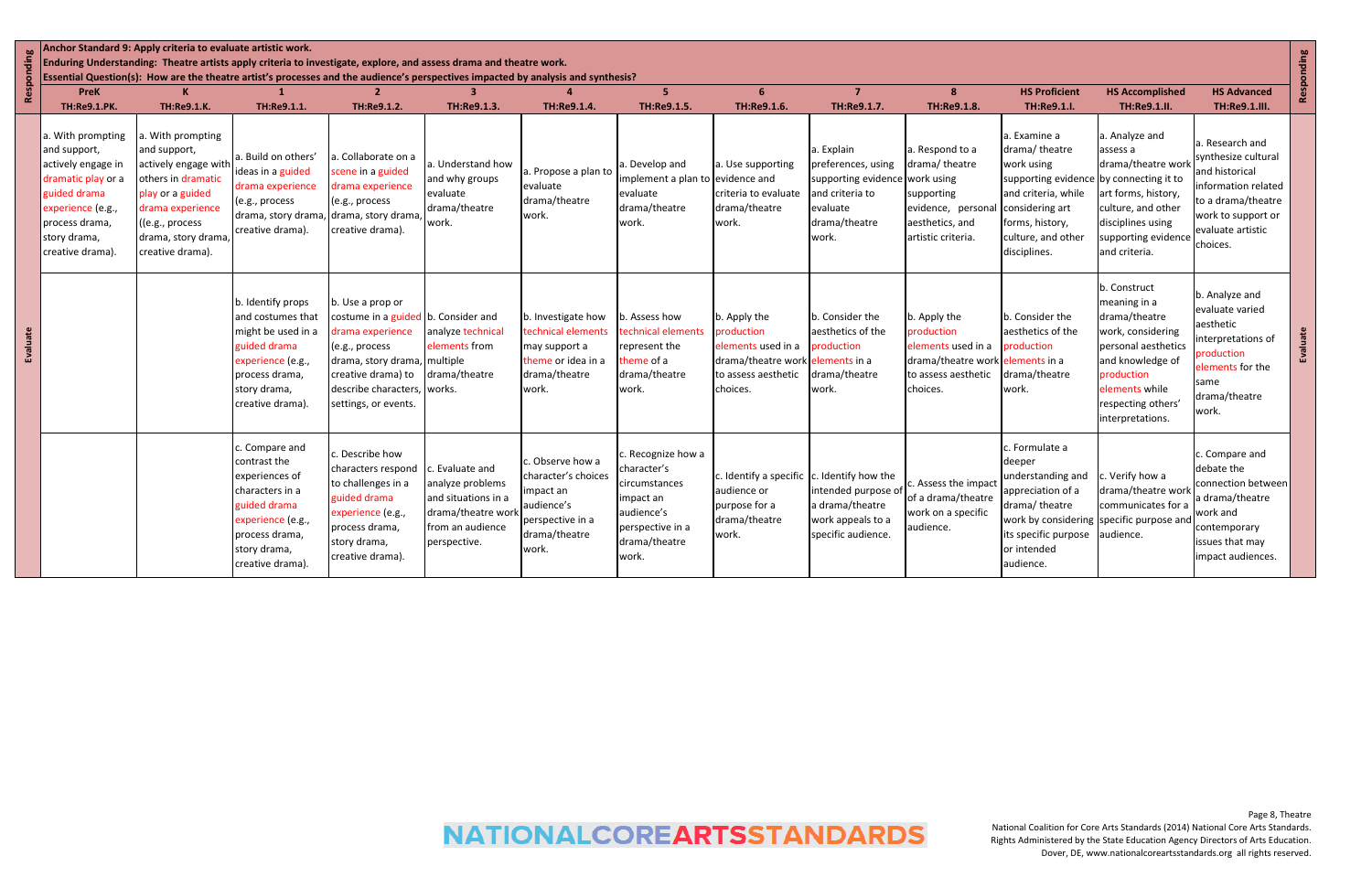|                    |                                                                                                                                                                                                                                                                                   |                                                                                                                                                                                                               |                                                                                                                                                                                                                                                                                   |                                                                                                                                                                                             |                                                                                                                                                         |                                                                                                                        | <b>THEATRE</b>                                                                                      |                                                                                                                                                                                          |                                                                                                                                                                                                   |                                                                                                                                                   |                                                                                                                                  |                                                                                                                                                                   |                                                                                                                                                                     |               |
|--------------------|-----------------------------------------------------------------------------------------------------------------------------------------------------------------------------------------------------------------------------------------------------------------------------------|---------------------------------------------------------------------------------------------------------------------------------------------------------------------------------------------------------------|-----------------------------------------------------------------------------------------------------------------------------------------------------------------------------------------------------------------------------------------------------------------------------------|---------------------------------------------------------------------------------------------------------------------------------------------------------------------------------------------|---------------------------------------------------------------------------------------------------------------------------------------------------------|------------------------------------------------------------------------------------------------------------------------|-----------------------------------------------------------------------------------------------------|------------------------------------------------------------------------------------------------------------------------------------------------------------------------------------------|---------------------------------------------------------------------------------------------------------------------------------------------------------------------------------------------------|---------------------------------------------------------------------------------------------------------------------------------------------------|----------------------------------------------------------------------------------------------------------------------------------|-------------------------------------------------------------------------------------------------------------------------------------------------------------------|---------------------------------------------------------------------------------------------------------------------------------------------------------------------|---------------|
| Connecting         |                                                                                                                                                                                                                                                                                   |                                                                                                                                                                                                               | Anchor Standard 10: Synthesize and relate knowledge and personal experiences to make art.<br>Enduring Understanding: Theatre artists allow awareness of interrelationships between self and others to influence and inform their work.                                            |                                                                                                                                                                                             |                                                                                                                                                         |                                                                                                                        |                                                                                                     | Essential Question(s): What happens when theatre artists foster understanding between self and others through critical awareness, social responsibility, and the exploration of empathy? |                                                                                                                                                                                                   |                                                                                                                                                   |                                                                                                                                  |                                                                                                                                                                   |                                                                                                                                                                     | ecting        |
|                    | <b>PreK</b>                                                                                                                                                                                                                                                                       |                                                                                                                                                                                                               |                                                                                                                                                                                                                                                                                   |                                                                                                                                                                                             | 3                                                                                                                                                       |                                                                                                                        | -5                                                                                                  | 6                                                                                                                                                                                        | 7                                                                                                                                                                                                 | 8                                                                                                                                                 | <b>HS Proficient</b>                                                                                                             | <b>HS Accomplished</b>                                                                                                                                            | <b>HS Advanced</b>                                                                                                                                                  | Conn          |
|                    | <b>TH:Cn10.1.PK.</b>                                                                                                                                                                                                                                                              | TH:Cn10.1.K.                                                                                                                                                                                                  | TH:Cn10.1.1.                                                                                                                                                                                                                                                                      | TH:Cn10.1.2.                                                                                                                                                                                | TH:Cn10.1.3.                                                                                                                                            | TH:Cn10.1.4.                                                                                                           | TH:Cn10.1.5.                                                                                        | TH:Cn10.1.6.                                                                                                                                                                             | TH:Cn10.1.7.                                                                                                                                                                                      | TH:Cn10.1.8.                                                                                                                                      | TH:Cn10.1.I.                                                                                                                     | TH:Cn10.1.II.                                                                                                                                                     | TH:Cn10.1.III.                                                                                                                                                      |               |
| Empathize          | a. With prompting<br>and support,<br>identify similarities<br>between a story and between characters<br>personal experience and oneself in<br>in dramatic play or a dramatic play or a<br>guided drama<br>experience (e.g.,<br>process drama,<br>story drama,<br>creative drama). | a. With prompting<br>and support,<br>identify similarities<br>guided drama<br>experience (e.g.,<br>process drama,<br>story drama,<br>creative drama).                                                         | a. Identify character a. Relate character<br>emotions in a<br>guided drama<br>experience (e.g.,<br>process drama,<br>story drama,<br>creative drama) and process drama,<br>relate it to personal story drama,<br>experience.                                                      | experiences to<br>personal<br>experiences in a<br>guided drama<br>experience (e.g.,<br>creative drama).                                                                                     | a. Use personal<br>experiences and<br>knowledge to make drama/theatre work<br>connections to<br>community and<br>culture in a<br>drama/theatre<br>work. | a. Identify the ways<br>reflects the<br>perspectives of a<br>community or<br>culture.                                  | a. Explain how<br>drama/theatre<br>connects oneself to<br>a community or<br>culture.                | a. Explain how the<br>actions and<br>motivations of<br>characters in a<br>drama/theatre work<br>impact perspectives<br>of a community or<br>culture.                                     | a. Incorporate<br>multiple<br>perspectives and<br>diverse community<br>ideas in a<br>drama/theatre<br>work.                                                                                       | a. Examine a<br>community issue<br>through multiple<br>perspectives in a<br>drama/theatre<br>work.                                                | a. Investigate how<br>cultural<br>perspectives,<br>community ideas<br>and personal beliefs<br>impact a<br>drama/theatre<br>work. | a. Choose and<br>interpret a<br>drama/theatre wo<br>to reflect or<br>question personal<br>beliefs.                                                                | a. Collaborate on a<br>drama/theatre work<br>that examines a<br>critical global issue<br>using multiple<br>personal,<br>community, and<br>cultural<br>perspectives. | Empathize     |
| Connecting         |                                                                                                                                                                                                                                                                                   |                                                                                                                                                                                                               | Anchor Standard 11: Relate artistic ideas and works with societal, cultural, and historical context to deepen understanding<br>Enduring Understanding: Theatre artists understand and can communicate their creative process as they analyze the way the world may be understood. |                                                                                                                                                                                             |                                                                                                                                                         |                                                                                                                        |                                                                                                     |                                                                                                                                                                                          |                                                                                                                                                                                                   |                                                                                                                                                   |                                                                                                                                  |                                                                                                                                                                   |                                                                                                                                                                     | ecting        |
|                    |                                                                                                                                                                                                                                                                                   |                                                                                                                                                                                                               |                                                                                                                                                                                                                                                                                   |                                                                                                                                                                                             |                                                                                                                                                         |                                                                                                                        |                                                                                                     | Essential Question(s): What happens when theatre artists allow an understanding of themselves and the world to inform perceptions about theatre and the purpose of their work?           |                                                                                                                                                                                                   |                                                                                                                                                   |                                                                                                                                  |                                                                                                                                                                   |                                                                                                                                                                     |               |
|                    | <b>PreK</b>                                                                                                                                                                                                                                                                       |                                                                                                                                                                                                               |                                                                                                                                                                                                                                                                                   |                                                                                                                                                                                             |                                                                                                                                                         |                                                                                                                        |                                                                                                     |                                                                                                                                                                                          |                                                                                                                                                                                                   | 8                                                                                                                                                 | <b>HS Proficient</b>                                                                                                             | <b>HS Accomplished</b>                                                                                                                                            | <b>HS Advanced</b>                                                                                                                                                  | <b>S</b>      |
|                    | TH:Cn11.1.PK.                                                                                                                                                                                                                                                                     | TH:Cn11.1.K.                                                                                                                                                                                                  | TH:Cn11.1.1.                                                                                                                                                                                                                                                                      | TH:Cn11.1.2.                                                                                                                                                                                | TH:Cn11.1.3.                                                                                                                                            | TH:Cn11.1.4.                                                                                                           | TH:Cn11.1.5.                                                                                        | TH:Cn11.1.6.                                                                                                                                                                             | TH:Cn11.1.7.                                                                                                                                                                                      | TH:Cn11.1.8.                                                                                                                                      | TH:Cn11.1.I.                                                                                                                     | TH:Cn11.1.II.                                                                                                                                                     | TH:Cn11.1.III.                                                                                                                                                      |               |
| <b>Interrelate</b> | a. With prompting<br>and support, use<br>skills and knowledge<br>from other areas in<br>dramatic play or a<br>guided drama<br>experience (e.g.,<br>process drama,<br>story drama,<br>creative drama)                                                                              | a. With prompting<br>and support,<br>identify skills and<br>knowledge from<br>other areas in<br>dramatic play or a<br>guided drama<br>experience (e.g.,<br>process drama,<br>story drama,<br>creative drama). | a. Apply skills and<br>knowledge from<br>different art forms<br>and content areas in forms and content<br>a guided drama<br>experience (e.g.,<br>process drama,<br>story drama,<br>creative drama).                                                                               | a. Determine<br>appropriate skills<br>and knowledge<br>from different art<br>areas to apply in a<br>guided drama<br>experience (e.g.,<br>process drama,<br>story drama,<br>creative drama). | a. Identify<br>connections to<br>community, social<br>issues and other<br>content areas in<br>drama/theatre<br>work.                                    | a. Respond to<br>community and<br>social issues and<br>incorporate other<br>content areas in<br>drama/theatre<br>work. | a. Investigate<br>historical, global<br>and social issues<br>expressed in<br>drama/theatre<br>work. | a. Identify universal<br>hemes or common<br>social issues and<br>express them<br>through a<br>drama/theatre<br>work.                                                                     | a. Incorporate<br>music, dance, art,<br>and/or media to<br>strengthen the<br>meaning and<br>conflict in a<br>drama/theatre work<br>with a particular<br>cultural, global, or<br>historic context. | . Use different<br>f <b>orms of</b><br>drama/theatre work historic belief<br>to examine<br>contemporary<br>social, cultural, or<br>global issues. | a. Explore how<br>cultural, global, and<br>systems affect<br>creative choices in a<br>drama/theatre<br>work.                     | a. Integrate<br>conventions and<br>knowledge from<br>different art forms<br>and other<br>disciplines to<br>develop a cross-<br>cultural<br>drama/theatre<br>work. | a. Develop a<br>drama/theatre work<br>that identifies and<br>questions cultural,<br>global, and historic<br>belief systems.                                         | elate<br>Inte |